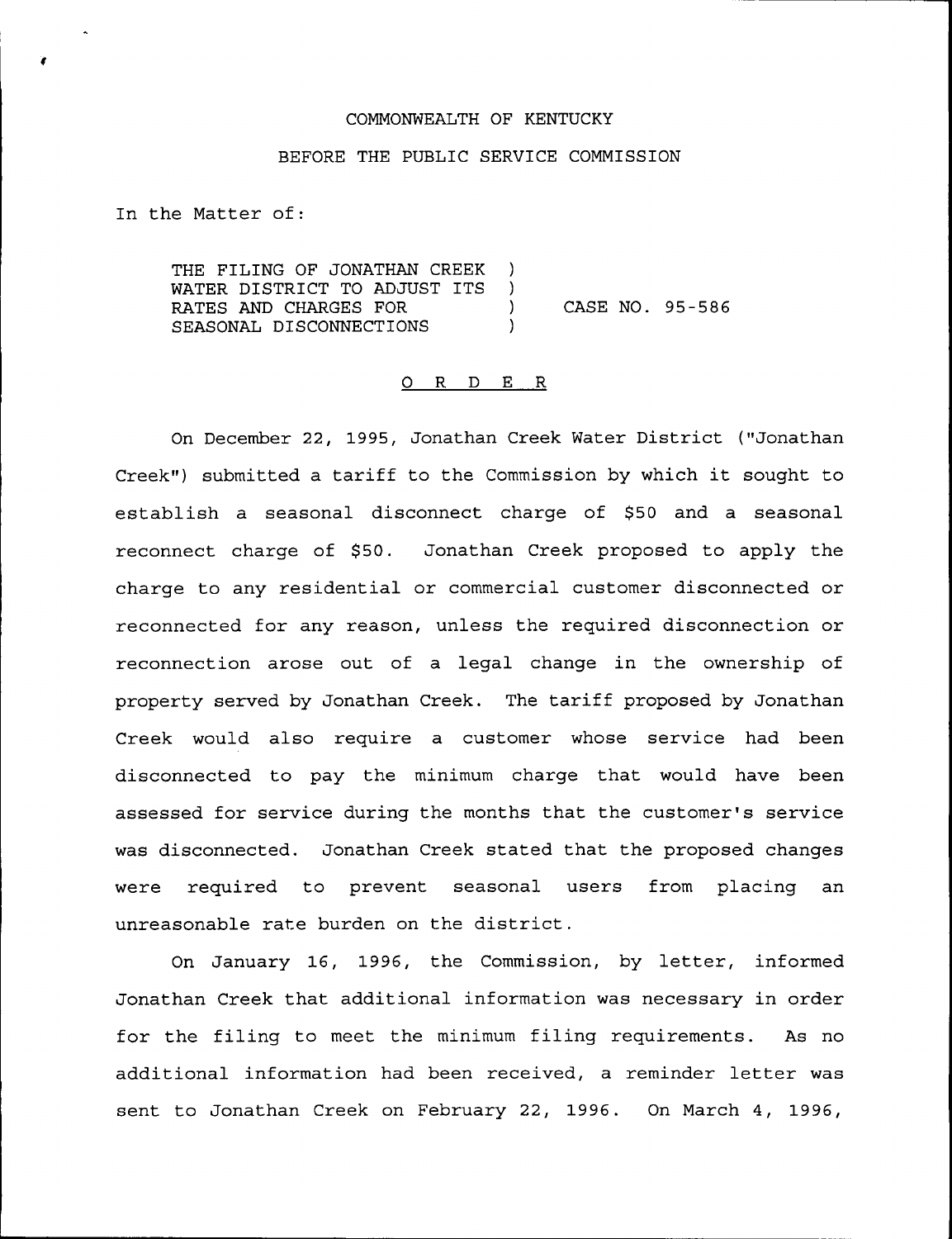Jonathan Creek requested that it be relieved of the obligation of furnishing additional information because the filing was submitted pursuant to a directive from the Commission in Case No.  $94-073$ .<sup>1</sup> On March 12, 1996, the Commission determined that the filing met the minimum filing requirements.

<sup>A</sup> billing analysis and cost-of-service study was prepared in Case No. 94-073 by Commission Staff. It was noted in these studies that since Jonathan Creek is located in a resort area, a large number of its customers are seasonal users. This results in Jonathan Creek being required to meet peak summer demands while maintaining excess capacities during the off-season. In the Staff Report in Case No. 94-073, it was recommended that Jonathan Creek develop a reconnection policy that might alleviate some of its seasonal problems.

The purpose of a seasonal reconnection policy is to ensure that the utility receives revenue to cover certain fixed costs, such as debt service and depreciation during the off-season periods. When large numbers of customers are disconnected during the winter months, the burden for all costs falls to the year-round users. Typically, gas utilities have been allowed to charge a seasonal reconnection fee due to the number of customers who are connected to the utility only during the heating season.

 $\mathbf{1}$ Case No. 94-073, Application of Jonathan Creek Water District for Certificate of Public Convenience and Necessity, Long-Term Financing by KIA: <sup>A</sup> General Rate Adjustment and Request for a Variance on Financial Data Submitted.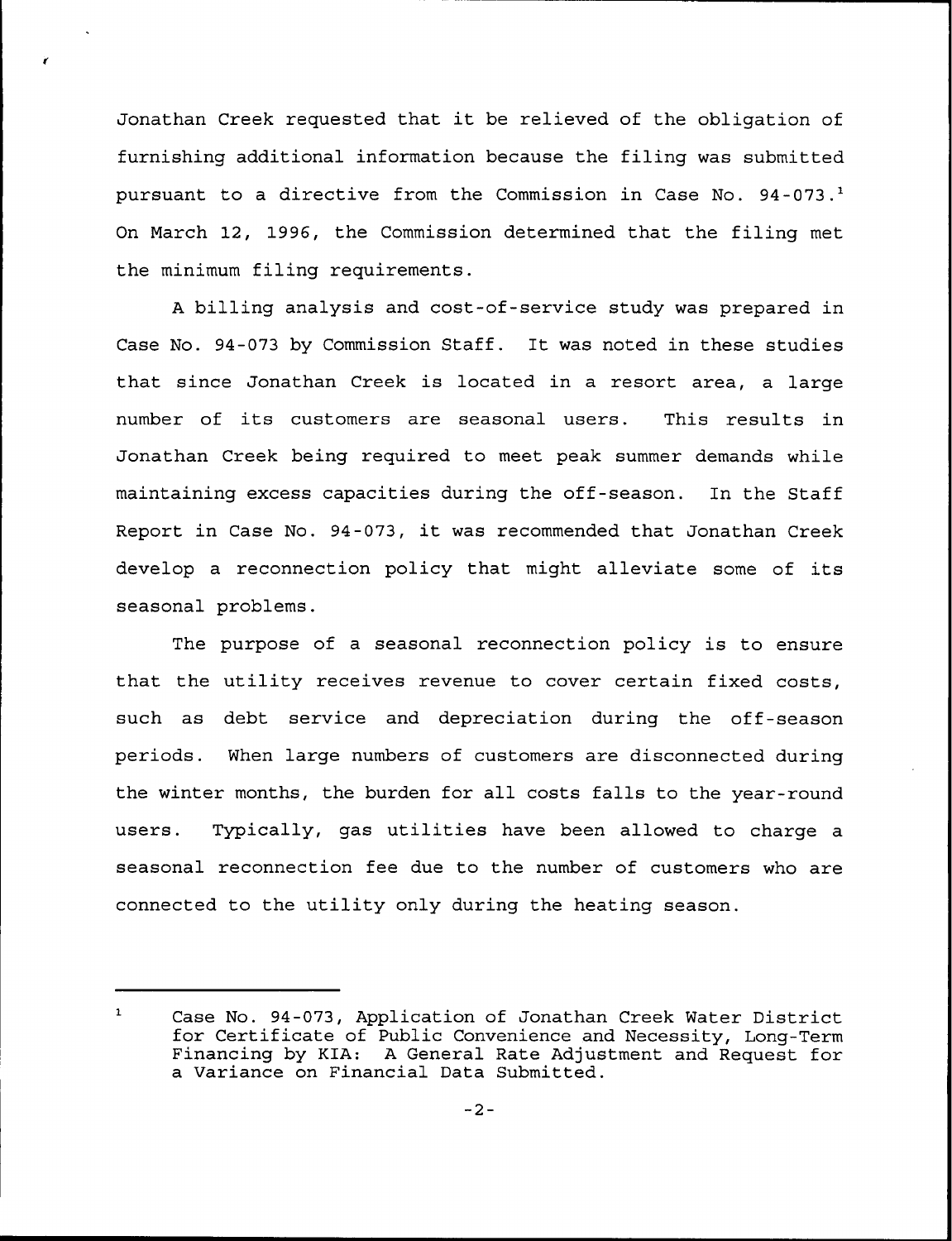After reviewing Jonathan Creek's proposed tariff filing the Commission finds that:

1. Jonathan Creek's proposed tariff filing should be denied. However, due to the large number of seasonal customers served by Jonathan Creek, it should be allowed to recover the customer or minimum charge from seasonal customers. Seasonal customers should be considered those who are disconnected from the system and, subsequently, reconnected to the system during an 8-month period. Jonathan Creek should also be permitted to charge its approved reconnection fee in order to cover its cost of making the disconnection. Furthermore, if Jonathan Creek actually removes the meter for these customers, it should file cost justification to establish a charge for this service.

2. Jonathan Creek should be required to give notice to its customers that effective on and after the date of this Order such charges will be implemented.

3. Jonathan Creek should be required to file at the end of 12 months a report setting out the impact that this charge has had on its revenue.

4. Within 30 days of the date of this Order, Jonathan Creek should be required to file <sup>a</sup> tariff setting out the language contained in Appendix <sup>A</sup> to this Order.

IT IS THEREFORE ORDERED that:

1. Jonathan Creek's proposed tariff filing is hereby denied.

2. Jonathan Creek shall assess a customer charge or minimum charge on seasonal customers. Seasonal customers are those who

 $-3-$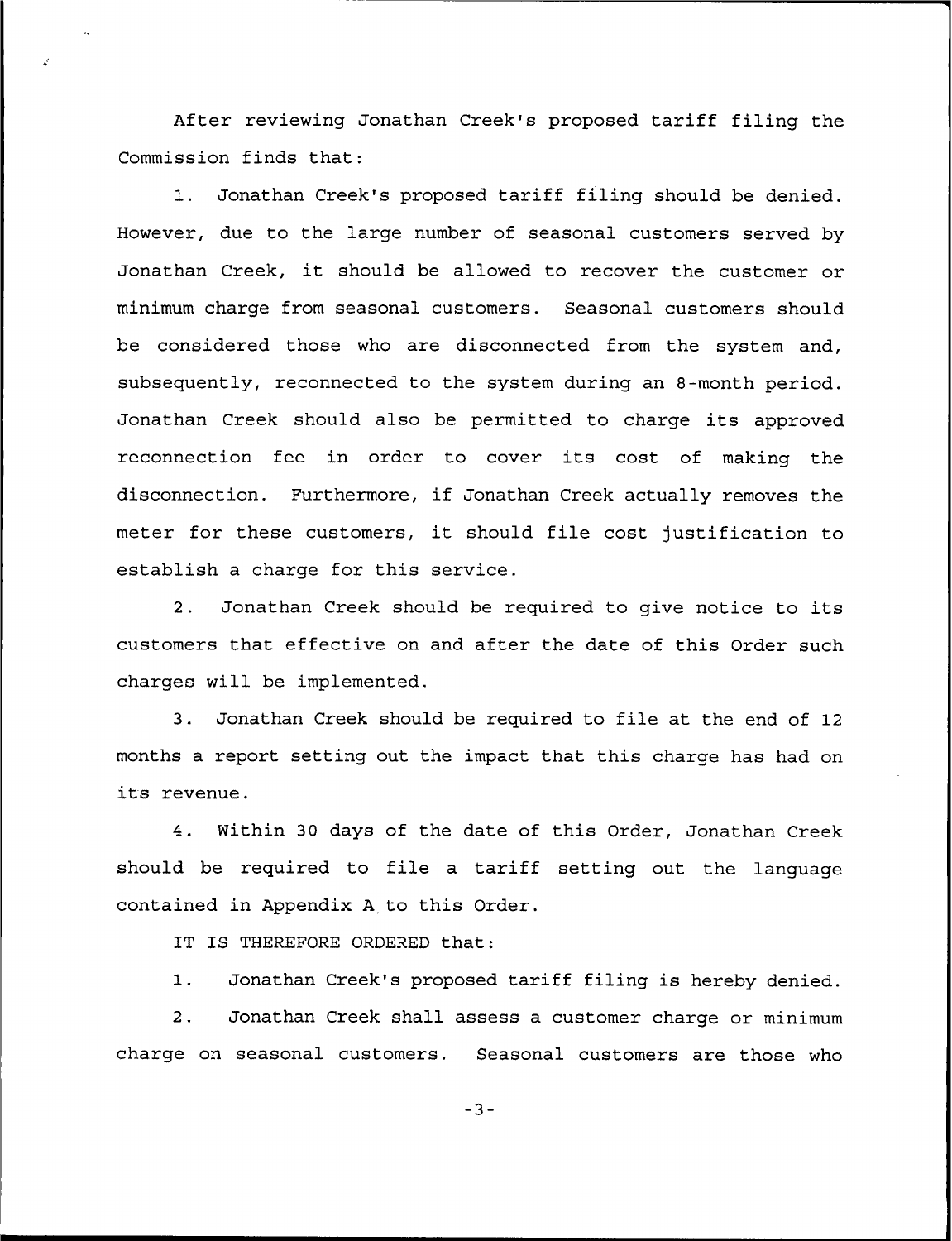request to be disconnected from the system and, subsequently, request that service be reconnected at the same premises within an 8-month period. Jonathan Creek shall also charge its approved reconnection fee to cover its cost of making such disconnections. If Jonathan Creek actually removes the meter for these customers, it should file cost justification to establish <sup>a</sup> charge for this service.

3. Within 30 days from the date of this Order, Jonathan Creek shall give notice to its customer that such a charge is to be implemented.

4. Jonathan Creek shall file at the end of <sup>12</sup> months a report setting out the impact that this charge has had on its revenue.

5. Within 30 days of the date of this Order, Jonathan Creek shall file a tariff setting out the language contained in Appendix <sup>A</sup> to this Order.

Done at Frankfort, Kentucky, this 29th day of April, 1996.

PUBLIC SERVICE COMMISSION

Chai⁄rma

Vice Chairma

ATTEST:  $\frac{1}{\text{Commissioner}}$ 

Director and Director